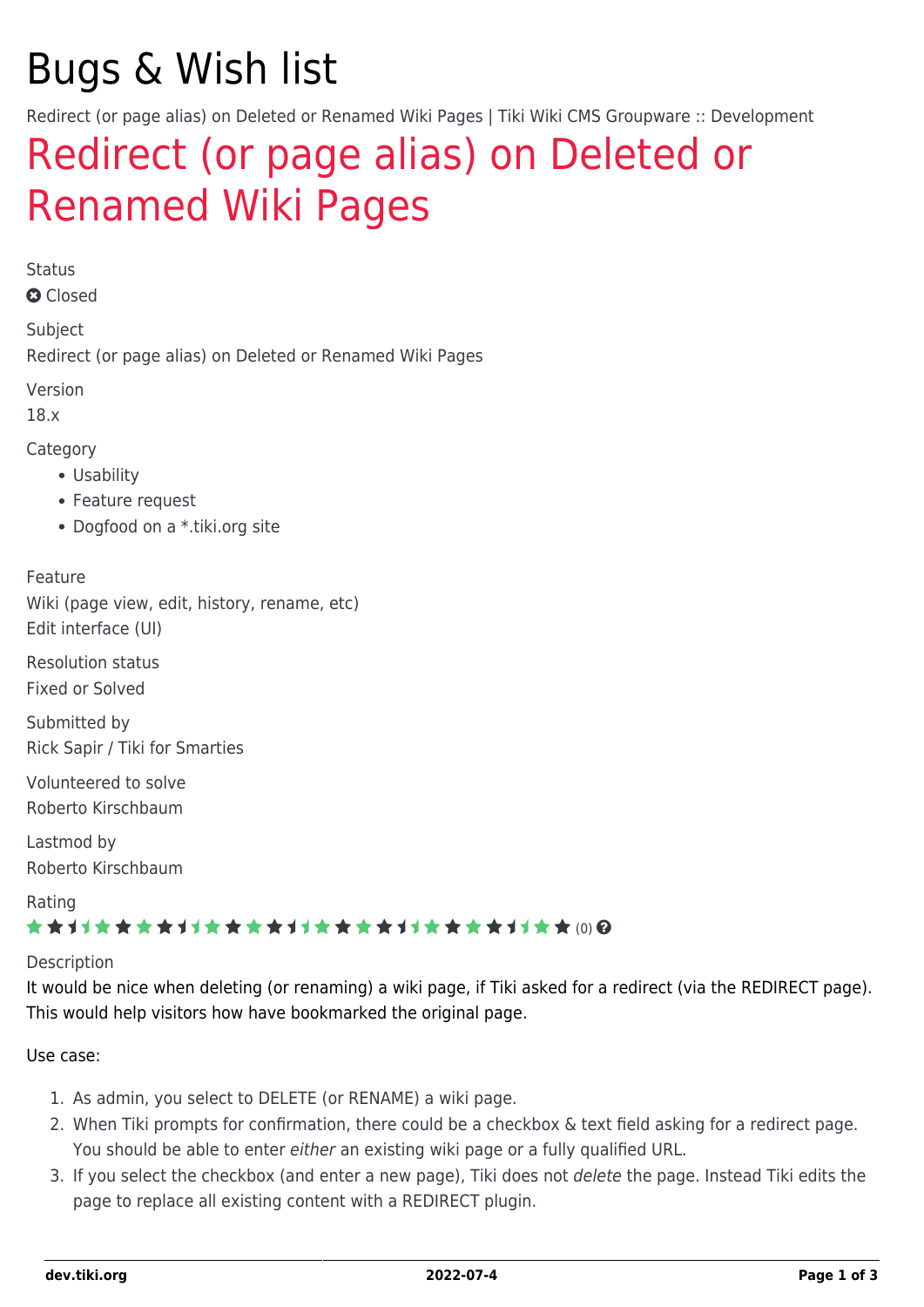There should be an option to have "301" headers so search engines know to update their DB.

There is a new page Alias feature in 3.0 Renamed pages could keep old URL as an alias. This could be done by appending an invisible page alias.

See attached images for UI example from MediaWiki

Related: [Wiki page name Alias](https://dev.tiki.org/wish1489) [Redirect plugin : should permit to set status "Moved Permanently"](https://dev.tiki.org/wish1610) [Plural WikiWords when using](https://dev.tiki.org/wish1292) [WikiWord](https://dev.tiki.org/tiki-editpage.php?page=WikiWord)

Solution Implemented.

See <https://sourceforge.net/p/tikiwiki/code/65601/>

Importance

8

Easy to solve?

5

Priority 40

Demonstrate Bug (Tiki 19+) Please demonstrate your bug on show2.tikiwiki.org

Version: trunk ▼ [Create show2.tikiwiki.org instance](#page--1-0)

Ticket ID 1185

Created Monday 02 July, 2007 23:07:52 GMT-0000 by Unknown

LastModif Tuesday 26 October, 2021 13:04:56 GMT-0000

### Comments



As per Tiki23 it has been fixed. Please retest, if a case is not covered by the actual functionalities, please open a new tickets.